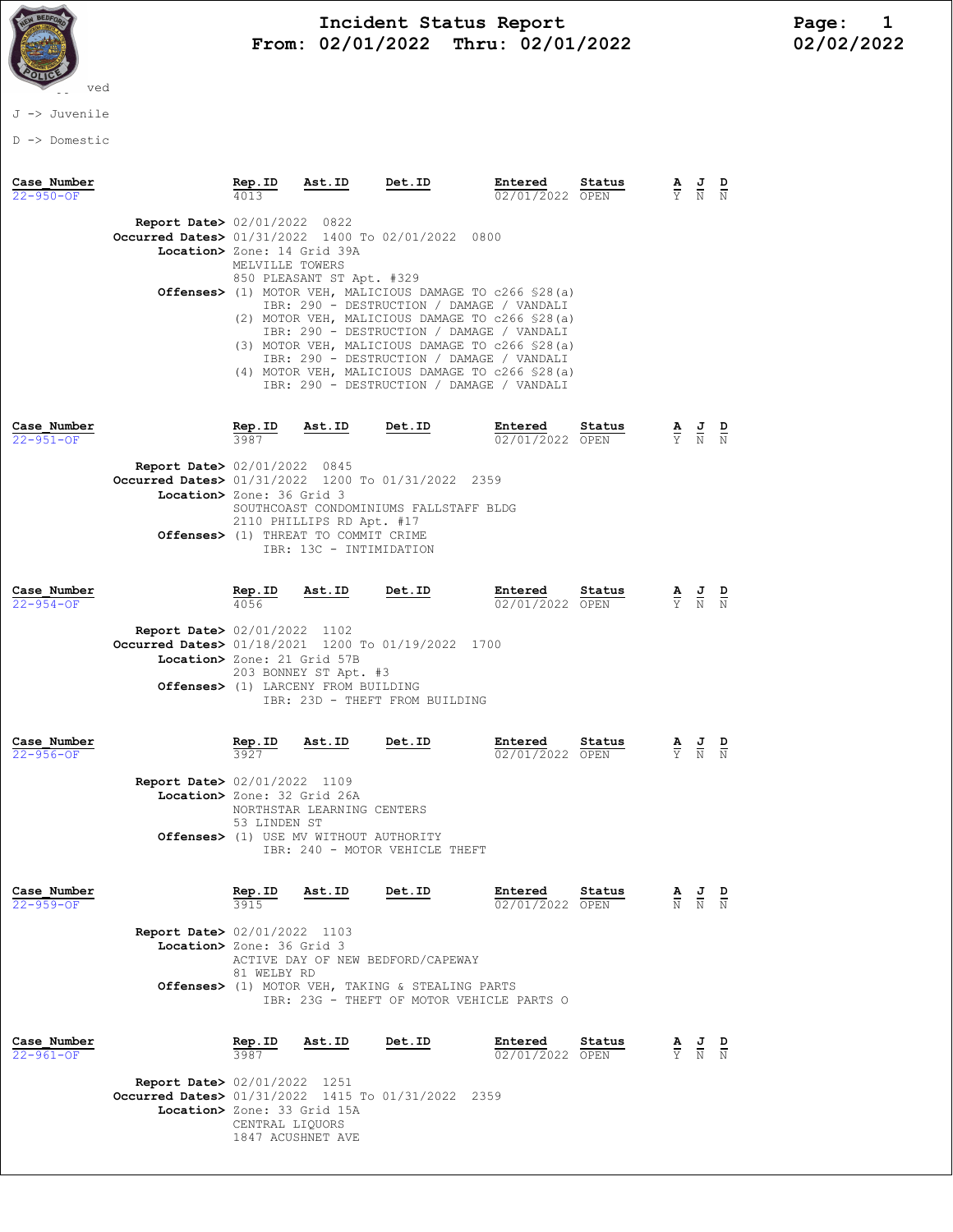### Incident Status Report Page: 2 From: 02/01/2022 Thru: 02/01/2022 02/02/2022

### A -> Approved

#### J -> Juvenile

D -> Domestic

 Offenses> (1) CREDIT CARD, RECEIVE LOST c266 §37B(c) IBR: 26A - FALSE PRETENSES / SWINDLE / CO (2) UNAUTH USE OF CREDIT CARDS; USE OF GOODS OBTAINED THROUGH IBR: 23H - ALL OTHER LARCENY

| Case Number<br>$22 - 963 - OF$ |                                                                                                                            | Rep.ID<br>3762                                                                                                                                                                                                                                                                         | Ast.ID                | Det.ID                                                                                   | Entered<br>02/01/2022 | Status<br>OPEN | $\frac{\mathbf{A}}{\mathbf{Y}}$ | $\frac{J}{N}$               | $\frac{D}{N}$ |
|--------------------------------|----------------------------------------------------------------------------------------------------------------------------|----------------------------------------------------------------------------------------------------------------------------------------------------------------------------------------------------------------------------------------------------------------------------------------|-----------------------|------------------------------------------------------------------------------------------|-----------------------|----------------|---------------------------------|-----------------------------|---------------|
|                                | <b>Report Date&gt; 02/01/2022 1442</b><br>Occurred Dates> 02/01/2022 0600 To 02/01/2022 0600<br>Location> Zone: 21 Grid 53 | 146 PLEASANT ST                                                                                                                                                                                                                                                                        |                       | Offenses> (1) B&E VEHICLE/BOAT DAYTIME FOR FELONY<br>IBR: 23F - THEFT FROM MOTOR VEHICLE |                       |                |                                 |                             |               |
| Case Number<br>$22 - 966 - OF$ |                                                                                                                            | Rep.ID<br>3796                                                                                                                                                                                                                                                                         | Ast.ID                | Det.ID                                                                                   | Entered<br>02/01/2022 | Status<br>OPEN | $\frac{\mathbf{A}}{\mathbf{Y}}$ | $\frac{J}{N}$ $\frac{D}{N}$ |               |
|                                |                                                                                                                            | <b>Report Date&gt; 02/01/2022 1617</b><br>Occurred Dates> 01/20/2022 1000 To 02/01/2022 1600<br>Location> Zone: 32 Grid 20B<br>PRESIDENTIAL HEIGHTS NBHA<br>173 FILLMORE ST<br><b>Offenses&gt;</b> (1) LARCENY UNDER \$1200 SINGLE SCHEME c266 \$30(1)<br>IBR: 23H - ALL OTHER LARCENY |                       |                                                                                          |                       |                |                                 |                             |               |
| Case Number<br>$22 - 967 - 0F$ |                                                                                                                            | Rep.ID<br>4029                                                                                                                                                                                                                                                                         | Ast.ID                | Det.ID                                                                                   | Entered<br>02/01/2022 | Status<br>OPEN | $\frac{\mathbf{A}}{\mathbf{Y}}$ | $\frac{1}{N}$               | $\frac{D}{N}$ |
|                                | <b>Report Date&gt; 02/01/2022 1539</b><br>Location> Zone: 35 Grid 27A                                                      |                                                                                                                                                                                                                                                                                        | RES:JOSE & NANCY PAIM |                                                                                          |                       |                |                                 |                             |               |

| Case Number     |                                        | Rep.ID                     | Ast.ID                | Det.ID | Entered                                                                 | Status |  |                                                                                                 |  |
|-----------------|----------------------------------------|----------------------------|-----------------------|--------|-------------------------------------------------------------------------|--------|--|-------------------------------------------------------------------------------------------------|--|
| $22 - 974 - 0F$ |                                        | 4102                       |                       |        | 02/01/2022 OPEN                                                         |        |  | $\frac{\mathbf{A}}{\mathbf{Y}}$ $\frac{\mathbf{J}}{\mathbf{N}}$ $\frac{\mathbf{D}}{\mathbf{N}}$ |  |
|                 | <b>Report Date&gt;</b> 02/01/2022 1942 |                            |                       |        |                                                                         |        |  |                                                                                                 |  |
|                 |                                        | Location> Zone: 22 Grid 62 |                       |        |                                                                         |        |  |                                                                                                 |  |
|                 |                                        |                            | 106 WINSOR ST Apt. #3 |        |                                                                         |        |  |                                                                                                 |  |
|                 |                                        |                            |                       |        | <b>Offenses&gt;</b> (1) LARCENY UNDER \$1200 SINGLE SCHEME c266 \$30(1) |        |  |                                                                                                 |  |

IBR: 23H - ALL OTHER LARCENY

IBR: 13C - INTIMIDATION

Offenses> (1) WITNESS/JUROR/POLICE/COURT OFFICIAL, INTIMIDATE

 Totals --------------------------------------- Open Incident Cases: 10 Open Arrest Cases: 0 Closed Incident Cases: 0 Closed Arrest Cases: 0 Incidents Closed By Arrest: 0 Suspended Cases: 0 Unfounded Cases: 0 No Crime Cases: 0

FILTER OPTIONS USED

Juvenile Options: None Involved

IBR Codes: 13A, 23H, 90Z, 720, 200, 40B, 90A, 39A, 510, 220, 250, 26B, 90B, 290, 90C, 90D, 35A, 35B, 270, 210, 26A, 90F, 39C, 26G, 64A, 64B, 26F, 26C, 13C, 09C, 100, 90G, 240, 09A, 09B, 39B, 90H, 23A, 370, 40A, 40C, 23B, 120, 90I, 23C, 13B, 39D, 280, 23D, 23E, 23F, 23G, 99, 90J, 520, 26D, 26E

Domestic Violence Options: Not Involved

22 DEWOLF ST Apt. #2